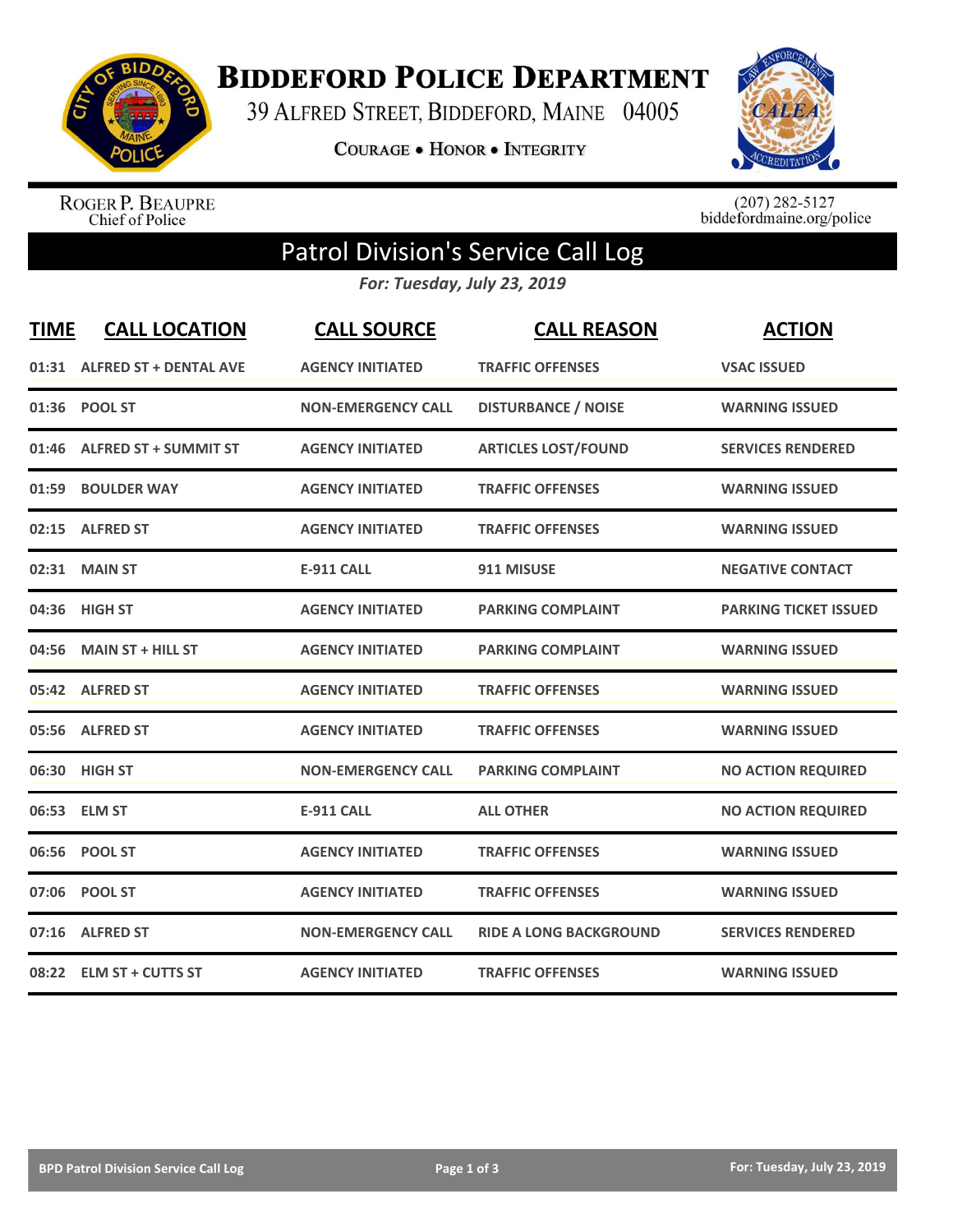## **TIME CALL LOCATION CALL SOURCE CALL REASON ACTION**

| 08:36 ALFRED ST                                                                                                                                                         | <b>OTHER</b>              | <b>PAPERWORK</b>                                                    | <b>SERVICES RENDERED</b>  |
|-------------------------------------------------------------------------------------------------------------------------------------------------------------------------|---------------------------|---------------------------------------------------------------------|---------------------------|
| CHARGE: AGGRAVATED ASSAULT (2 charges)<br><b>CHARGE: VIOLATING CONDITION OF RELEASE</b><br><b>CHARGE: DOMESTIC VIOLENCE ASSAULT</b><br><b>CHARGE: CRIMINAL MISCHIEF</b> |                           | OFFENDER: MICHAEL CLARENCE PALMER  AGE: 20  RESIDENT OF: DAYTON, ME |                           |
| 09:43 TAYLOR ST                                                                                                                                                         | <b>NON-EMERGENCY CALL</b> | <b>SUSPICION</b>                                                    | <b>SERVICES RENDERED</b>  |
| 10:11 ALFRED ST                                                                                                                                                         | <b>WALK-IN AT STATION</b> | <b>COURT ORDERED CHECK IN</b>                                       | <b>SERVICES RENDERED</b>  |
| 10:47 BOULDER WAY                                                                                                                                                       | <b>WALK-IN AT STATION</b> | <b>SUSPICION</b>                                                    | <b>REPORT TAKEN</b>       |
| 11:21 GUINEA RD                                                                                                                                                         | <b>AGENCY INITIATED</b>   | <b>TRAFFIC OFFENSES</b>                                             | <b>VSAC ISSUED</b>        |
| 11:33 WEST ST                                                                                                                                                           | <b>AGENCY INITIATED</b>   | <b>TRAFFIC OFFENSES</b>                                             | <b>WARNING ISSUED</b>     |
| 11:42 WEST ST                                                                                                                                                           | <b>AGENCY INITIATED</b>   | <b>TRAFFIC OFFENSES</b>                                             | <b>WARNING ISSUED</b>     |
| 11:55 WEST ST                                                                                                                                                           | <b>AGENCY INITIATED</b>   | <b>TRAFFIC OFFENSES</b>                                             | <b>WARNING ISSUED</b>     |
| 12:07 PIERSONS LN                                                                                                                                                       | <b>E-911 CALL</b>         | 911 MISUSE                                                          | <b>CIVIL COMPLAINT</b>    |
| 12:10 HILLS BEACH RD                                                                                                                                                    | <b>AGENCY INITIATED</b>   | <b>TRAFFIC OFFENSES</b>                                             | <b>WARNING ISSUED</b>     |
| 12:45 LINCOLN ST                                                                                                                                                        | <b>E-911 CALL</b>         | 911 MISUSE                                                          | <b>NO ACTION REQUIRED</b> |
| 12:45 SOUTH ST                                                                                                                                                          | <b>E-911 CALL</b>         | <b>DOMESTIC COMPLAINTS</b>                                          | <b>REPORT TAKEN</b>       |
| 13:19 BEACH AVE                                                                                                                                                         | <b>AGENCY INITIATED</b>   | <b>SHELLFISH VIOLATION</b>                                          | <b>NO VIOLATION</b>       |
| 14:03 WEST ST                                                                                                                                                           | <b>AGENCY INITIATED</b>   | <b>TRAFFIC OFFENSES</b>                                             | <b>WARNING ISSUED</b>     |
| 14:07 FRANKLIN ST                                                                                                                                                       | <b>WALK-IN AT STATION</b> | <b>ARTICLES LOST/FOUND</b>                                          | <b>SERVICES RENDERED</b>  |
| 14:23 HIGH ST                                                                                                                                                           | <b>AGENCY INITIATED</b>   | <b>TRAFFIC OFFENSES</b>                                             | <b>WARNING ISSUED</b>     |
| 15:08 ELM ST                                                                                                                                                            | <b>WALK-IN AT STATION</b> | <b>HARASSMENT</b>                                                   | <b>SERVICES RENDERED</b>  |
| 15:50 PRECOURT ST + ELM ST                                                                                                                                              | <b>AGENCY INITIATED</b>   | <b>TRAFFIC OFFENSES</b>                                             | <b>WARNING ISSUED</b>     |
| 15:52 SUMMER ST                                                                                                                                                         | E-911 CALL                | <b>DOMESTIC COMPLAINTS</b>                                          | <b>REPORT TAKEN</b>       |
| 16:19 BARRA RD                                                                                                                                                          | <b>NON-EMERGENCY CALL</b> | <b>ANIMAL COMPLAINT</b>                                             | <b>SERVICES RENDERED</b>  |
| 16:21 ELM ST                                                                                                                                                            | <b>AGENCY INITIATED</b>   | <b>TRAFFIC OFFENSES</b>                                             | <b>WARNING ISSUED</b>     |
| 16:32 SUMMER ST                                                                                                                                                         | <b>NON-EMERGENCY CALL</b> | <b>DISTURBANCE / NOISE</b>                                          | <b>UNFOUNDED</b>          |
| 16:43 CLIFFORD ST                                                                                                                                                       | <b>WALK-IN AT STATION</b> | <b>ALL OTHER</b>                                                    | <b>SERVICES RENDERED</b>  |
| 16:46 SOUTH ST                                                                                                                                                          | <b>WALK-IN AT STATION</b> | <b>PAPERWORK</b>                                                    | <b>PAPERWORK SERVED</b>   |